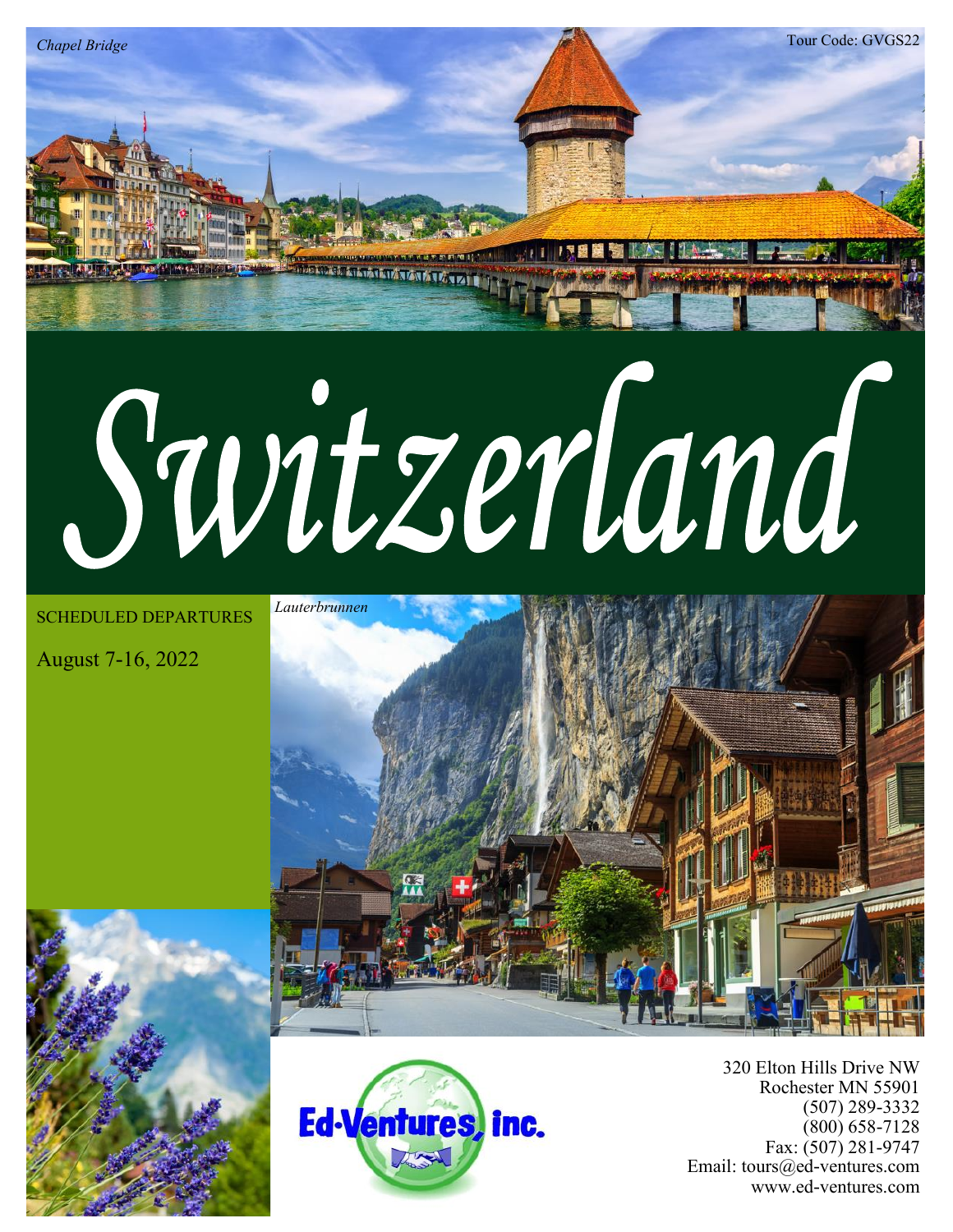

**Day 1: Sunday, August 7, 2022 • Depart U.S.** Our adventure begins as we depart on our transatlantic flight to Zurich, Switzerland.

# **Day 2: Monday, August 8, 2022 • Zurich**

We meet our guide at the airport and travel north of Zurich to visit the Rhine Falls, the largest waterfall in Europe. We experience feeling of the roar and the vibrations over entire body. The Rhine Falls came into being due to tectonic shifts in the Ice Age when Rhine River was forced into a new riverbed more than 15,000 years ago. After the tour is over, we enjoy lunch at Park am Rheinfall, a restaurant with large windows providing a fantastic view over the falls. We return to Zurich where a local guide takes us on a walking tour of Zurich's Old Town. We then check into our hotel. **L**

## **Day 3: Tuesday, August 9, 2022 • Lucerne**

We begin our day with a walking tour of Lucerne. We cross the famous wooden Chapel Bridge, and stop to see the sculptured, poignant Lion Monument, designed by the Danish sculptor Thorwaldsen, as a memorial to Swiss mercenaries that lost their lives defending the King of France. **B, D**



**Day 4: Wednesday, August 10, 2022 • Lucerne** Today we enjoy a cruise on Lake Lucerne as we make our way to Alpnachstad. There we board the Pilatus cog rail, the world's steepest cog rail train that winds through lush meadows carpeted with Alpine flowers, past sparkling mountain streams and fascinating rock faces. After lunch on our own we ride the aerial cableway back to Lucerne, where we enjoy the rest of the day and evening at leisure. **B, D**

## **Day 5: Thursday, August 11, 2022 • Interlaken**

Departing lovely Lucerne, we first cross the Brunig Pass and arrive at the international resort town of Interlaken. We then reach Lauterbrunnen, the "village of the waterfalls." Here a cogwheel train brings us to Kleine Scheidegg for a spectacular panoramic view of Jungfrau mountain peaks and a lunch break before riding down the other side of the mountain to Grindelwald, the "village of the glaciers." We then transfer back to Interlaken where dinner and a Swiss Folklore Show awaits us. **B, D**

# **Day 6: Friday, August 12, 2022 • Zermatt**

We check out from our hotel and move on to Zermatt. Our first stop today will be at Valais winery where we also enjoy our lunch. We then move on to Saas-Fee where we take gondola to Mittelallalin to visit ice pavillion. We continue to Zermatt that is famed as a mountaineering and



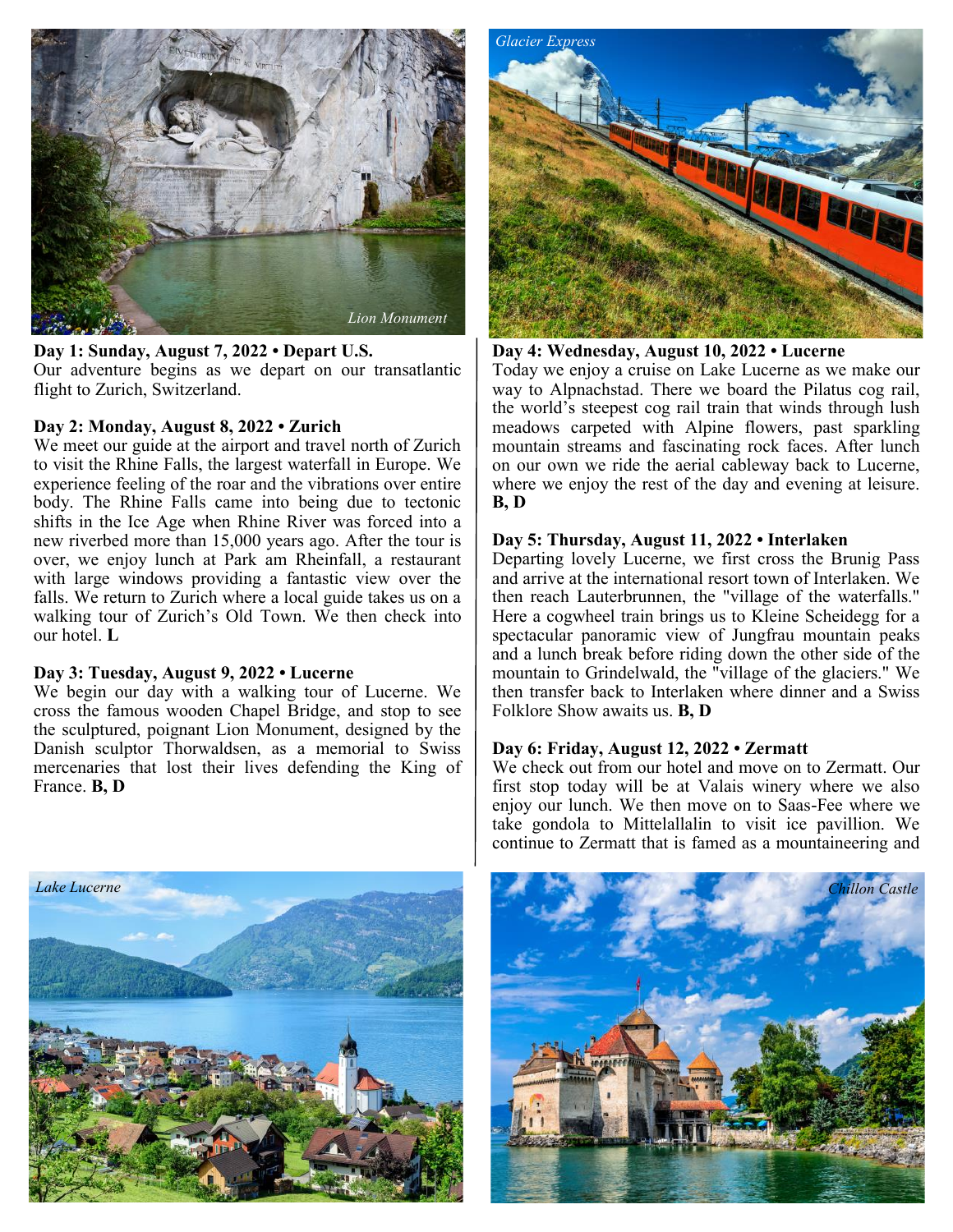

ski resort of the Swiss Alps. It is a mountain town that permits no gas driven vehicles, meaning no cars or vehicles unless electric or pulled by animals. We arrive at our hotel and the rest of the day is at leisure. **B, L**

# **Day 7: Saturday, August 13, 2022 • Zermatt**

Early this morning, we may hear the cow bells as the farmers take their cows to pasture. Later we enjoy a delicious Swiss breakfast perhaps with some of the cheese produced by those cows. Our day is entirely free for individual interests. Those who wish to taste rye bread can do so at a local bakery. Those who fancy air dried meat can do so at a local butchery. **B**

### **Day 8: Sunday, August 14, 2022 • Zermatt**

After breakfast, we board the Glacier Express to St. Moritz. This is considered one of the most beautiful train rides in Europe with breathtaking views of snowcapped mountains and waterfalls. After we arrive in St. Moritz, we transfer to back to our hotel for dinner and drinks. **B, D** 

### **Day 9: Monday, August 15, 2022 • Zurich**

We explore St Moritz this morning. Twice host of the Winter Olympics, St. Moritz has a world championship bobsled trek made of natural ice and an outdoor Olympic ice ring. However, St. Moritz first became famous thanks to its mineral springs that were discovered 3,000 years ago and established the alpine town as a summer spa resort. Then we depart for Zurich. We stop in Einsiedeln in the foothills of the Alps. Einsiedeln is a pilgrimage site where we have time to explore the Abbey. Tonight, we have a farewell dinner in a Swiss restaurant in Zurich. **B, D**

# **Day 10: Tuesday, August 16, 2022 • Return**

Sadly, we must bid Switzerland farewell as we transfer to the Zurich Airport, where we board our flight for the return trip across the Atlantic. **B**

# **TOUR COST: \$5,779**

*per person, double occupancy* 

**Single supplement = \$870**

*with a minimum of 12 participants*

# **Your Tour Includes:**

- **Estimated Roundtrip Airfare** (Chicago to Zurich) and related taxes, fees and fuel charges *(estimated at \$1,075)*
- **Land Transportation** via private deluxe airconditioned motor coach
- **Accommodations** (double occupancy) in 3 and 4 star hotels
- **Meals** per the itinerary
- Admission to all activities indicated in the itinerary except those listed as optional
- Services of **professional tour manager**
- Local **step-on guides** for city tours and major attractions
- **Luggage handling** of one piece per person
- All taxes and tips for provided services on land tour, except as noted below

### **Your Tour Does Not Include:**

- Meals other than indicated above
- **Beverages**, except with breakfast
- End of tour gratuity for coach driver and tour manager
- Items of a personal nature such as passport fees. *(Passport must be valid for 6 months beyond return date.)*
- **Optional insurance** for health, baggage and cancellation. *(This insurance is available and recommended.)*

### **Payment Schedule:**

A deposit of \$500 per person is due with reservation. Final payment is due 100 days prior to departure date. Invoice will be sent out prior to final payment. Passengers may add after this date subject to air and land availability. Generally airlines do not increase the price of a ticket after it has been contracted. However, prior to the issuance of a ticket, airlines may (and regularly do) impose fuel, tax, or security surcharges. In the event a surcharge is imposed after Ed-Ventures has received a final payment, Ed-Ventures will send an additional invoice for the surcharge amount. Early registration is encouraged.

### **Currency:**

Currency exchange rates fluctuate constantly. In the event of a significant drop in the value of the dollar, we reserve the right to add a currency surcharge to the price of the tour.

### **Refund/Cancellation Policy:**

All cancellations must be in writing. The date of postmark will determine the amount of refund due. Refunds are based on the number of days prior to departure date. From the time of deposit to 99 days before departure a \$100 administrative fee plus any airfare penalties will be assessed. From Final payment due date until 31 days before departure, a \$500 cancellation penalty plus lost airfare deposits and any unrecoverable deposits to ground suppliers will be assessed. Airline tickets once purchased are nonrefundable. Anyone canceling less than 30 days prior to departure will receive **no refund**.

**Abbreviations for Meals** *Purchase of health, baggage, and trip cancellation/* **Abbreviations for Meals** *interruption insurance is strongly recommended. interruption insurance is strongly recommended.* 

**B**=Breakfast **L**=Lunch **D**=Dinner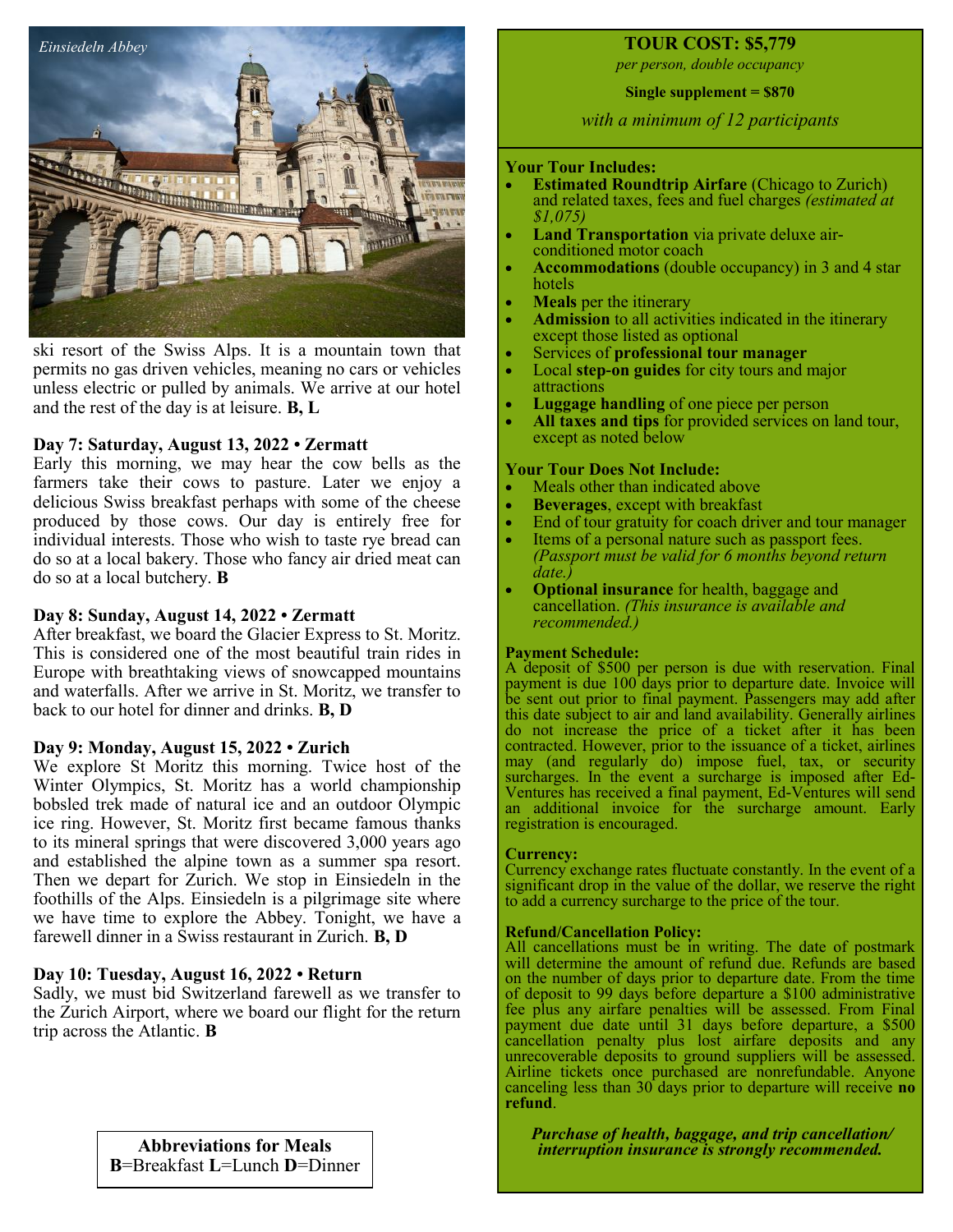# **Terms and Conditions**

We reserve the right to cancel this trip due to lack of subscription. In the event of cancellation of the trip in its entirety, a full refund of all deposits will be made to passengers enrolled at the time of cancellation. Tour price is based on the value of the dollar and the cost of airfare and is subject to change without notice. Extensions are usually available, but must be requested when booking the tour. Any changes in airfare booking may result in a processing fee. It may be possible, that due to unforeseen events, conditions, or changes in airline schedules, the land portion of the trip may be extended or shortened. Any savings realized by such occurrences will be refunded, however any extra expenses incurred must be borne by the client. Trip cancellation insurance is available. This low-cost protection can save you money if you are forced to cancel or alter your trip for a medical reason only. You will be mailed trip cancellation insurance information with the brochure or upon receipt of your deposit.

**Responsibility:** GVG Tours, Ed-Ventures, Inc., their officers and employees, tour hosts, or any other persons or vendors connected with the tour shall not under any circumstances accept liability, provide refunds or pay compensation where the performance of our contractual obligations is prevented or affected, or you otherwise suffer any loss, injury, death, inconvenience or damage as a result of circumstances amounting to "force majeure". This means any event or circumstances which we or our suppliers of the services in question could not foresee or avoid. Such events and circumstances may include, acts of God, actual or threatened, war, insurrection, riots, strikes, civil action, decisions by governments or governing authority, technical or maintenance problems with transport, changes of schedules or operational decisions of air/transport carriers, terrorist activity or the threat thereof, industrial action, natural or nuclear activity, epidemic, pandemic, illness, physical injury, quarantine, medical or customs or immigration regulation, delay, or cancellation, adverse weather conditions, fire and all similar events outside our control.

The airline(s) concerned are not held responsible for any act, omission, or event during the time passengers are not on their planes or conveyances. The passenger's contract in use by the airlines concerned, when issued, shall constitute the sole contract between the airlines and the purchaser of this tour and/or passenger. Any and/or all transportation companies herein mentioned shall not have nor incur any responsibility to any traveler aside from their liability as common carriers. Air and land costs are subject to change without notice. **Air transportation is via special, non refundable airfare. Any additional airfare assessments made by the airlines for any changes**  whatsoever shall be the responsibility of the client. Other rules may also apply. Services of any A.R.C. or I.A.T.A. carrier may be used in conjunction with this tour. If there is a change in air prices and/or currency exchange rates, we reserve the right to adjust prices.

I grant Ed-Ventures, Inc and its agents the right to take photographs and videos of me during the tour and any meetings related to the tour before or after the tour. I authorize Ed-Ventures Inc, its assigns and transferees to copyright, use, and publish in print and/or electronically.

I agree that Ed-Ventures may use such photographs or videos of me with or without my name for any lawful purpose, including publicity, illustration, advertising, and Web content.



**320 Elton Hills Dr NW Rochester, MN 55901** (507) 289-3332 • (800) 658-7128 FAX: (507) 281-9747 wwww.ed-ventures.com